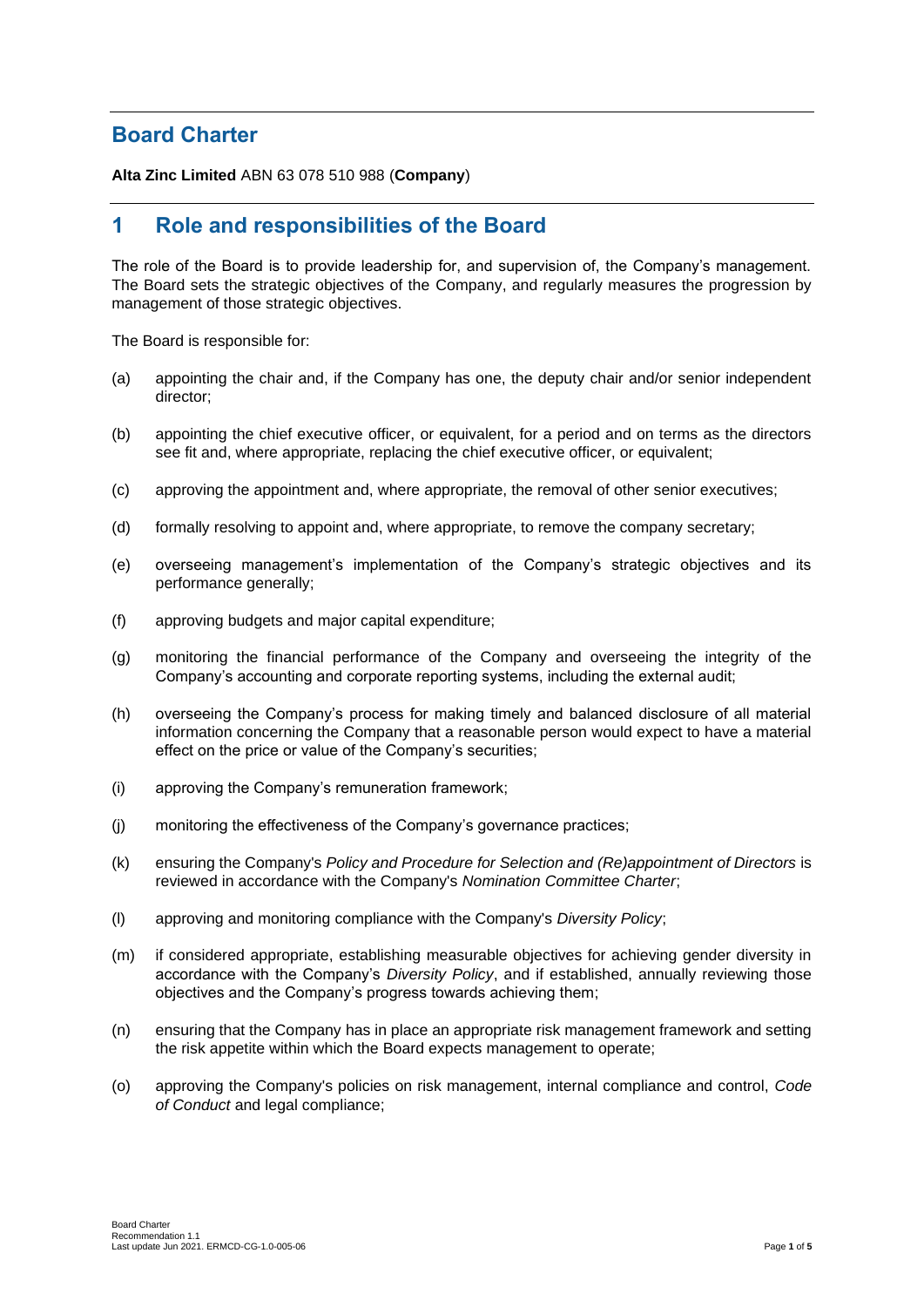- (p) assessing the effectiveness of management's implementation of the Company's risk management framework including the making of additional enquiries and to request assurances regarding the management of material business risk, as appropriate;
- (q) providing overall corporate governance of the Company, including conducting regular reviews of the division of functions between the Board and management to ensure that it continues to be appropriate to the needs of the Company;
- (r) appointing the external auditor (where applicable, based on recommendations of the Audit Committee) and the appointment of a new external auditor when any vacancy arises, provided that any appointment made by the Board must be ratified by shareholders at the next annual general meeting of the Company;
- (s) engaging with the Company's external auditors and the Audit Committee (where there is a separate Audit Committee);
- (t) monitoring compliance with all of the Company's legal obligations, such as those obligations relating to the environment, native title, cultural heritage and occupational health and safety; and
- (u) making regular assessment of whether each non-executive director is independent in accordance with the Company's *Policy on Assessing the Independence of Directors*.

The Board may delegate the matters listed above to a committee of the Board, with the Board retaining the ultimate oversight and decision-making power in respect of the matters delegated.

The Board must convene regular meetings with such frequency as is sufficient to appropriately discharge its responsibilities. It is usual practice for the Board to meet once every second month.

### **2 Role and responsibilities of management**

Management refers to the senior management team as distinct from the Board, comprising the Company's senior executives, being those who have the opportunity to materially influence the integrity, strategy and operation of the Company and its financial performance.

Management's role is to support the Managing Director and assist the Managing Director implement the strategic objectives set by the Board and the day-to-day running of the Company, in accordance with the delegated authority of the Board.

Management is responsible for:

- (a) implementing the strategic objectives and operating within the risk appetite set by the Board;
- (b) all other aspects of the day-to-day running of the Company provided those matters do not exceed the Materiality Threshold as defined in section [3](#page-1-0) or are not otherwise within the delegated authority of management as set out in the Company's Delegated Authority Matrix as amended from time to time (**Delegated Authority Matrix**); and
- (c) providing the Board with accurate, timely and clear information to enable the Board to perform its responsibilities. Senior executives are responsible for reporting all matters which fall within the Materiality Threshold and/or outside the Company's Delegated Authority Matrix at first instance to the Managing Director or, if the matter concerns the Managing Director, then directly to the Chair or the senior independent director, as appropriate.

### <span id="page-1-0"></span>**3 Materiality threshold**

The Board has agreed on the following guidelines for assessing the materiality of matters: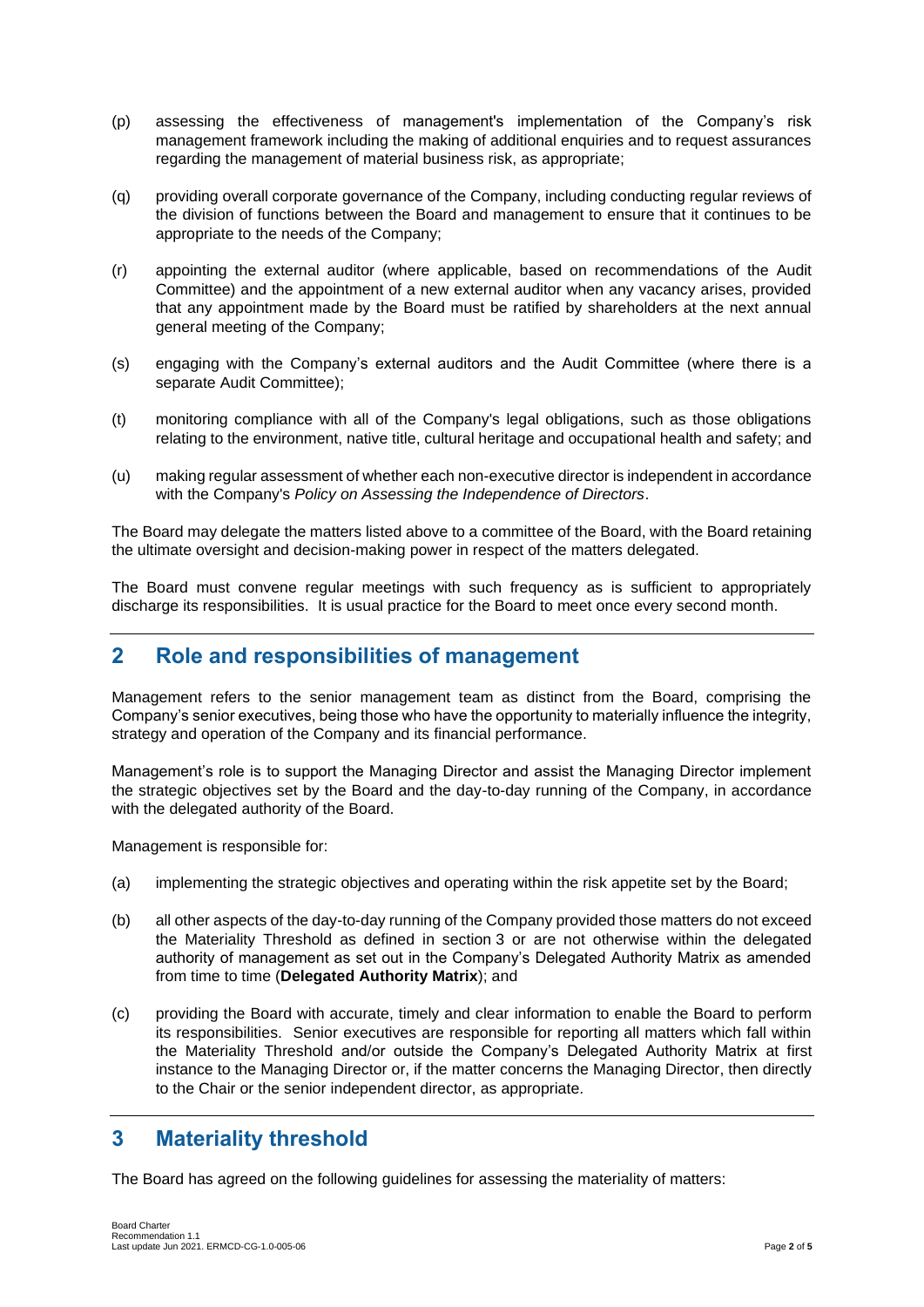#### **3.1 Materiality – quantitative**

#### **Balance sheet items**

Balance sheet items are material if they have a value of more than \$100,000.

#### **Profit and loss items**

Profit and loss items are material if they will have an impact on the current year operating result of more than \$100,000.

#### **3.2 Materiality – qualitative**

Items are also material if:

- (a) they impact on the reputation of the Company;
- (b) they involve a breach of legislation or may potentially breach legislation;
- (c) they are outside the ordinary course of business;
- (d) they could affect the Company's rights to its assets;
- (e) accumulated, they would trigger the quantitative tests;
- (f) they involve a contingent liability that would have a probable effect of more than \$100,000 on balance sheet or profit and loss items; or
- (g) they will have an effect on operations which is likely to result in an increase or decrease in net income or dividend distribution of more than \$100,000.

#### **3.3 Material contracts**

Contracts will be considered material if:

- (a) they are outside the ordinary course of business;
- (b) they contain exceptionally onerous provisions in the opinion of the Board;
- (c) they impact on income or distribution in excess of the quantitative tests;
- (d) any default, should it occur, may trigger any of the quantitative or qualitative tests;
- (e) they are essential to the activities of the Company and cannot be replaced, or cannot be replaced without an increase in cost of such a quantum, triggering any of the quantitative tests;
- (f) they contain or trigger change of control provisions;
- (g) they are between or for the benefit of related parties; or
- (h) they otherwise trigger the quantitative tests.

Any matter which falls within the above guidelines is a matter which falls within the materiality threshold (**Materiality Threshold**).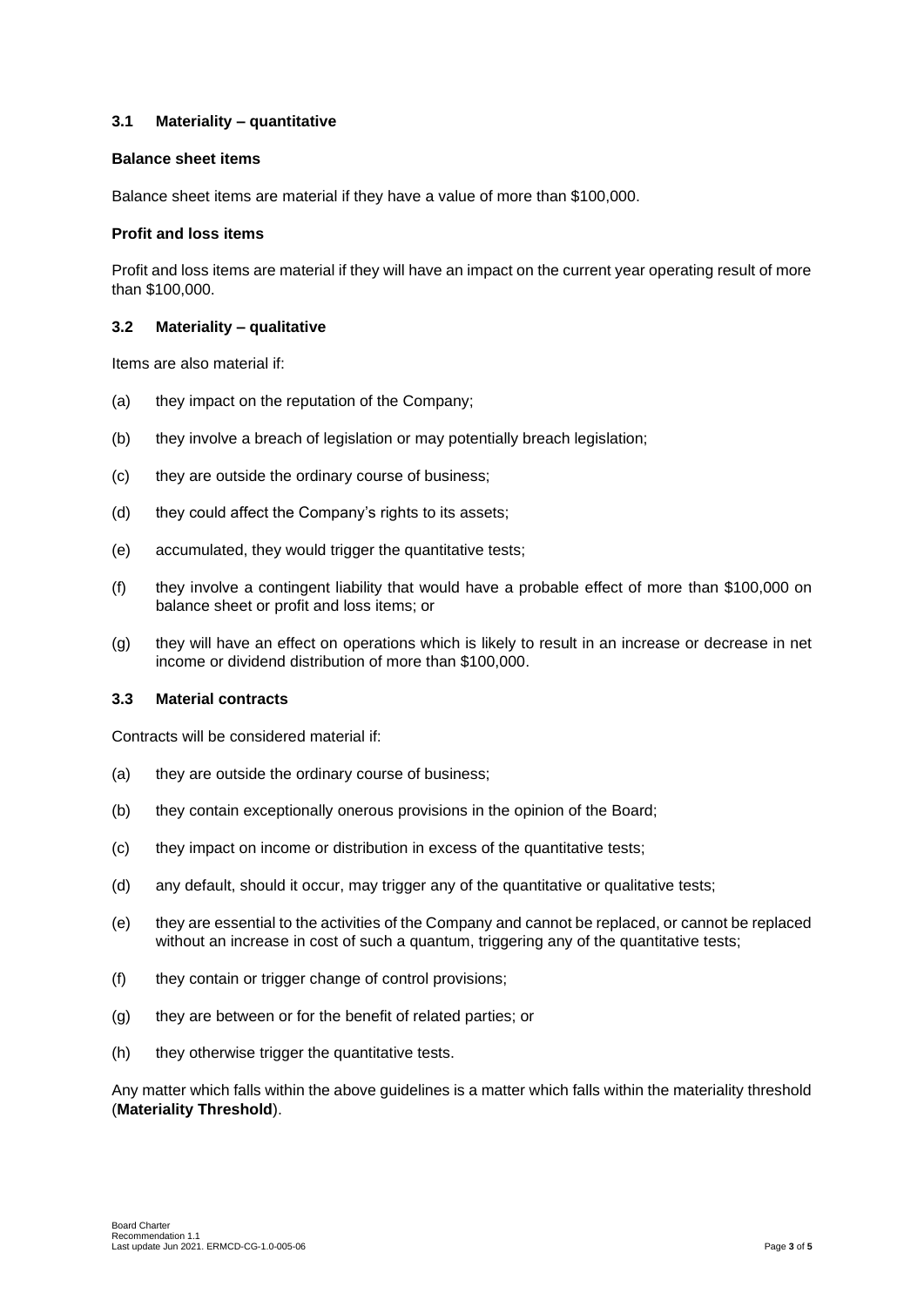## **4 Responsibilities of the Chair**

The Chair is responsible for leading the Board, facilitating the effective contribution of all directors and promoting constructive and respectful relations between directors and between the Board and management. The Chair is also responsible for setting the Board's agenda and ensuring that adequate time is available for discussion of all agenda items, in particular strategic issues.

The Chair is also responsible for shareholder communication (together with the Managing Director and subject to the role of the Responsible Officer as set out in the *Compliance Procedures*) and arranging Board, individual director and Board committee (where applicable) performance evaluation.

Any other position which the Chair may hold either inside or outside the Company should not hinder the effective performance of the Chair in carrying out their role as Chair of the Company.

#### **5 Responsibilities of the senior independent director**

Where the Chair is not an independent director, the Board may appoint a senior independent director. The senior independent director will take over the role of the Chair whenever the Chair is conflicted.

The senior independent director will also assist the Board in reviewing the performance of the Chair and to provide a separate channel of communication for security holders (especially where those communications concern the Chair).

## **6 Responsibilities of the Managing Director**

The Managing Director is responsible for the day-to-day running of the Company under delegated authority from the Board.

The Managing Director is responsible for implementing the strategic objectives, and operating within the risk appetite, set by the Board. In carrying out their responsibilities the Managing Director must report to the Board in a timely manner on those matters included in the Company's risk profile, all relevant operational matters and any other matter that is likely to fall within the Materiality Threshold and/or outside the Company's Delegated Authority Matrix.

All reports to the Board must present a true and fair view of the Company's financial condition and operational results.

The Managing Director is also responsible for appointing and, where appropriate, removing senior executives, including the chief financial officer and the company secretary, with the approval of the Board. The Company should have a written agreement with each senior executive setting out the terms of their appointment. The Managing Director is responsible for evaluating the performance of senior executives.

### **7 Non-executive and/or independent directors**

The Board assesses whether each of the non-executive directors of the Company is independent on a regular basis (and at least annually at or around the time that the full Board in its capacity as a Nomination Committee considers candidates for election or re-election to the Board) in accordance with its *Policy on Assessing the Independence of Directors*. The Board recognises the importance of the appropriate balance between independent and non-independent representation on the Board, and will seek to achieve this where practical and consistent with the Company's stage of development.

The independent directors may meet without other directors present, if appropriate.